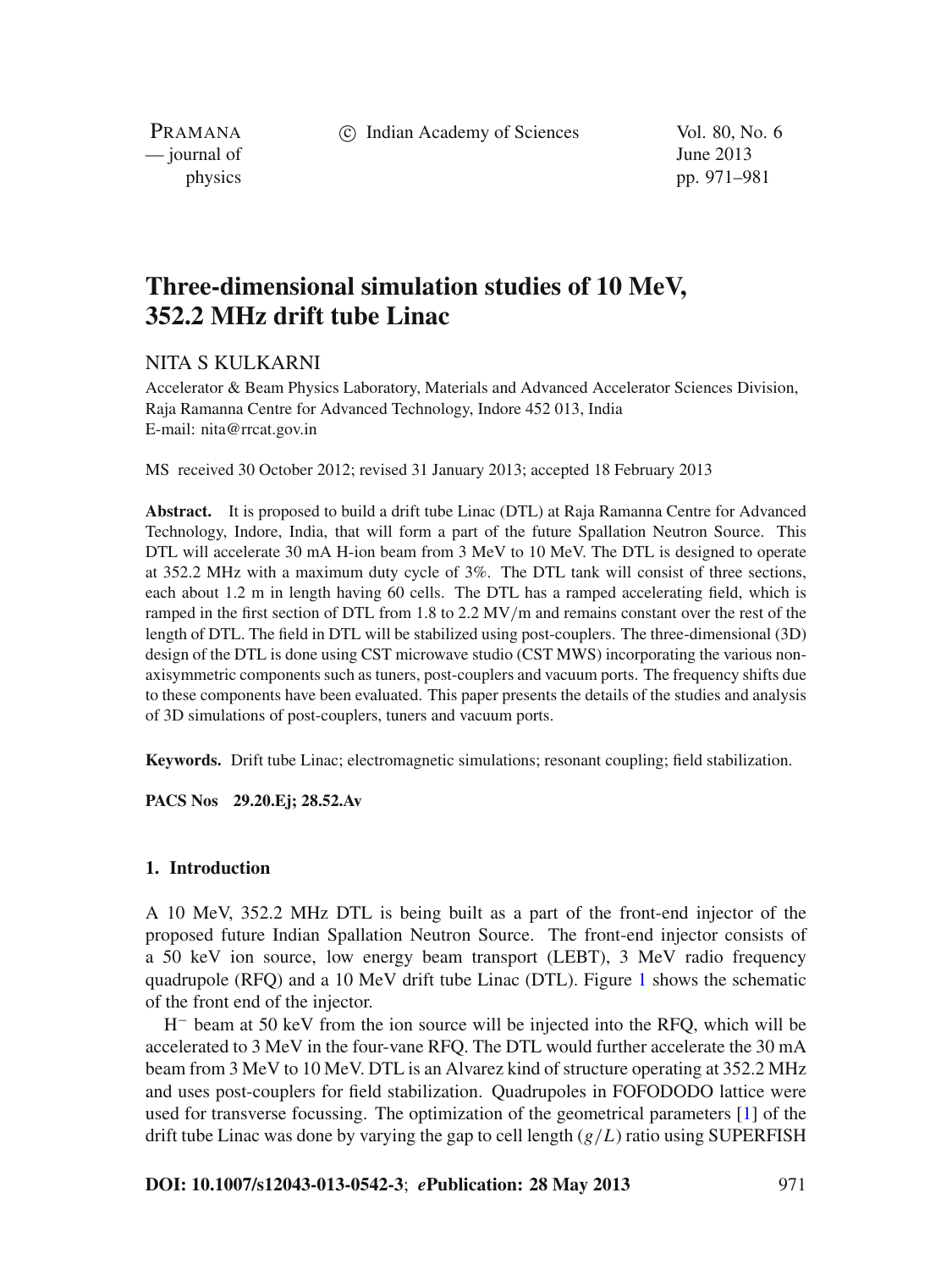*Nita S Kulkarni*

<span id="page-1-0"></span>

**Figure 1.** Lay-out of the Linac front end.

[\[2](#page-10-1)] to give 10 MeV energy. Figure [2](#page-1-1) shows 1/4th of the unit cell geometry. After optimization, a combination of tank diameter (TD) of 52 cm, drift tube diameter (DTD) of 14 cm and bore radii (BR) of 1.0 cm were arrived at as a suitable choice. The post-coupler diameter and stem diameter were taken to be the same to ease fabrication and was selected to be 2.6 cm. The total power loss with 1.25% duty cycle is 9.5 kW, wherein the cavity loss is 6.5 kW. Beam dynamics simulation and cell length computations  $[3,4]$  $[3,4]$  were done using PARMILA [\[5](#page-10-4)]. The length of the Linac was 5.62 m with 60 cells. Transmission efficiency of 100% was obtained without much increase in output emittances. For an input beam with a normalized rms emittance of 0.022 cm mrad, the output transverse normalized rms emittance was 0.023 cm mrad and the longitudinal emittance was 0.118 deg MeV.

Two-dimensional (2D) simulations performed with SUPERFISH code allow for a good estimation of power dissipation on the entire cell, i.e., on the stems and post-couplers. However, SUPERFISH cannot analyse the coupling between the post-couplers and drift tube cells resulting in a discrepancy in the frequency. Also the effect on resonant frequency of DTL due to the non-axisymmetric objects like tuners etc. cannot be analysed using a 2D code. Hence 3D simulations are needed to study the coupled cavity fields and the associated mode frequency. The 3D design of the DTL was done using CST

<span id="page-1-1"></span>

**Figure 2.** 1/4th unit cell drift tube geometry.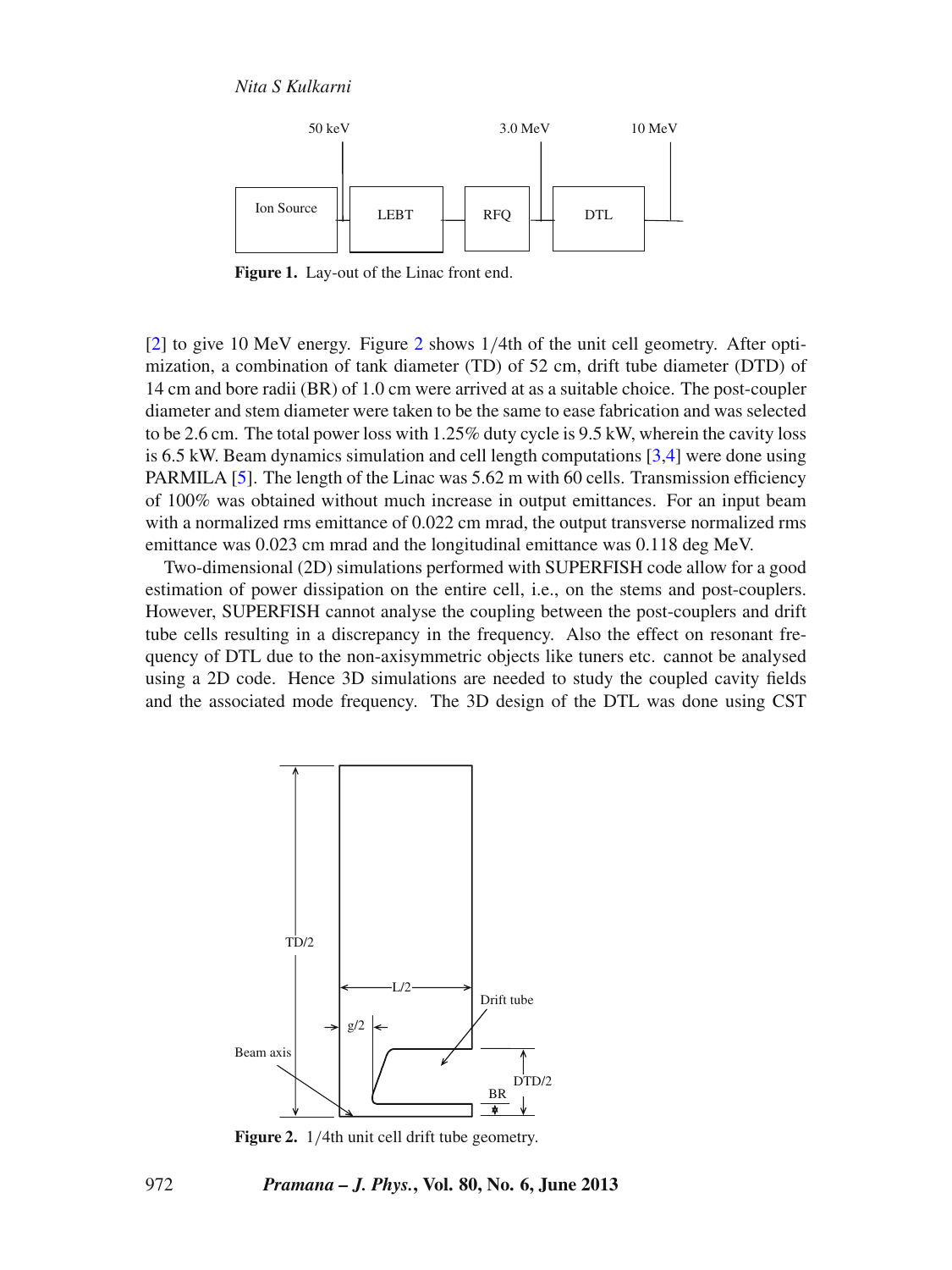MWS. The effect on resonant frequency of the DTL, due to tuners, vacuum ports and postcouplers was studied. A study on field stabilization using post-couplers was also done.

## **2. Electromagnetic design and frequency analysis**

Components like tuners, post-couplers and vacuum ports break the azimuthal symmetry of the structure. These non-axisymmetric components were modelled in CST MWS and their effect on frequency and field were studied. The MWS eigenmode solver solves for the electric field and frequency, and is highly dependent on mesh size. To overcome the problem of a huge number of mesh points, a few middle cells were modelled and the effect on frequency and field due to tuners, post-couplers and vacuum ports were studied. Figure [3](#page-2-0) shows the 3D plots using CST MWS showing tuner, vacuum port and post-couplers.

## 2.1 *Tuners*

To compensate and adjust the frequency of the DTL, cylindrical rods were provided which when pushed inside perturbed the field leading to the tuning of the cavity. Both bulk (fixed) tuners and slug tuners were used to compensate for the thermal detuning, fabrication errors, beam loading etc. The desired tuning range was estimated to be about 2.5 MHz. One tuner was modelled and the total shift was calculated based on the shift due to one tuner multiplied by the number of tuners. The total tuning range was obtained using a total of 14 equispaced tuners (2 movable and 12 fixed) of 120 mm diameter and 110 mm maximum penetration depth. Analytically, frequency shift due to the tuners can be calculated using Slater's perturbation theorem [\[6\]](#page-10-5), according to which the frequency shift  $(\delta \omega)$  is given by

$$
\frac{\delta\omega}{\omega} = \frac{\int (\mu H^2 - \varepsilon E^2) \,dV}{4U},\tag{1}
$$

where  $H$  and  $E$  are respectively the magnetic and electric fields of the unperturbed cavity mode,  $\mu$  and  $\varepsilon$  are the permeability and permittivity respectively and *U* is the total energy stored in the unperturbed volume. Angular frequency is  $\omega$  and  $dV$  is the change in cavity volume.

The tuner when penetrates inside, perturbs the magnetic volume of the cavity, thus affecting the inductance and increasing the resonant frequency. On further penetration, both electric and magnetic volumes are affected and hence the rate of increase of frequency reduces. With further penetration, the electric field dominates and frequency starts

<span id="page-2-0"></span>

**Figure 3.** CST MWS plots showing tuner, vacuum port and post-couplers.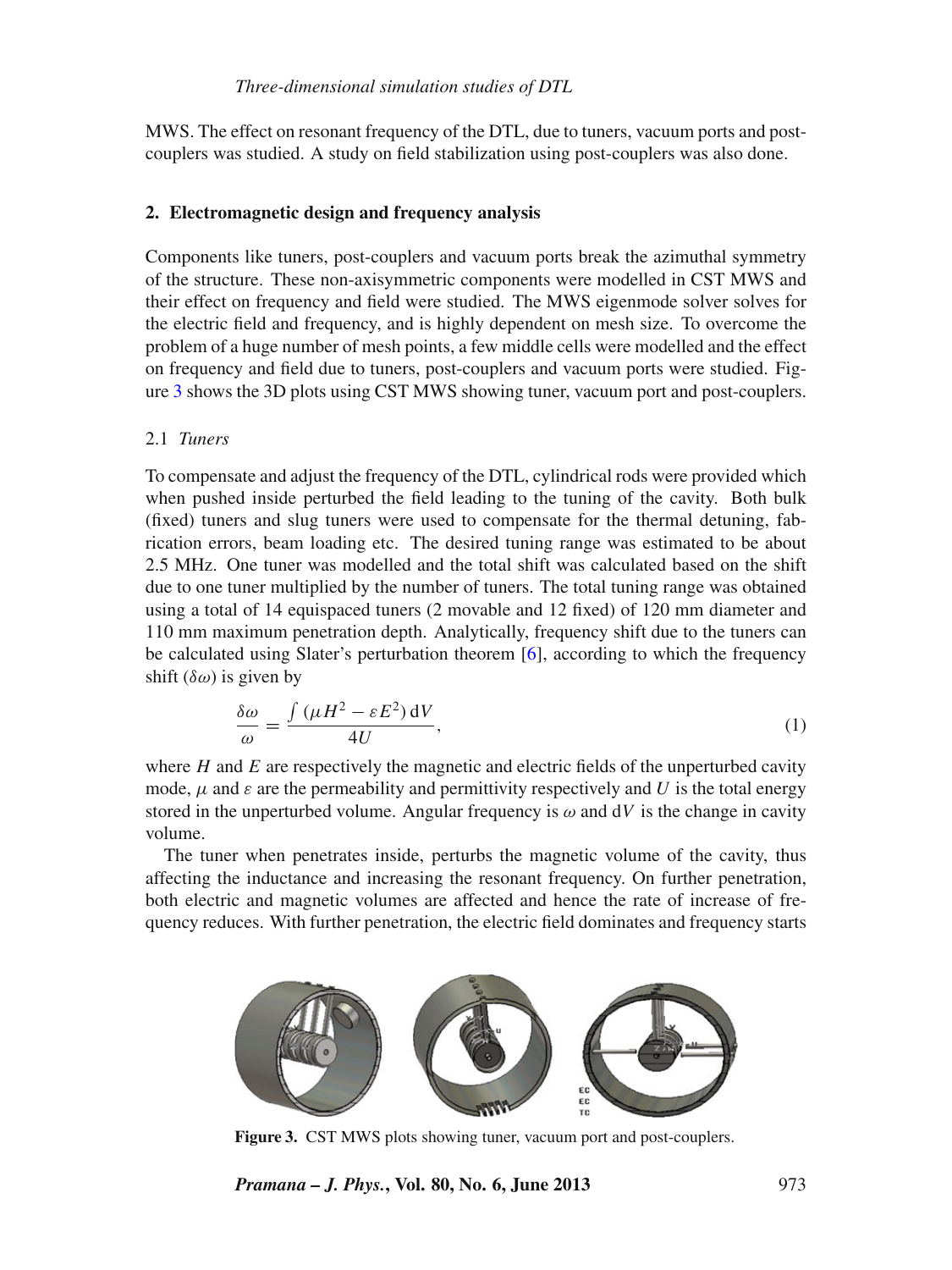#### *Nita S Kulkarni*

reducing. Figure [4](#page-3-0) shows the effect of tuner penetration for 100 mm and 120 mm diameter tuners on the resonant frequency of DTL. The frequency shift with a tuner of 120 mm diameter and penetration depth of 110 mm using CST MWS was found to be 210 kHz. The frequency shift was also calculated using Slater's perturbation theorem which was found to be 195 kHz. This closely matches with the one obtained using CST MWS. The insertion length of the fixed tuners will be determined during the low power characterization and then these will be machined and fixed, i.e. all tuners are movable for low-power characterization.

#### 2.2 *Vacuum port*

To get the desired vacuum in the DTL tank, it is planned to have a provision of two vacuum ports per section of the DTL. Vacuum port will be slotted in order to have minimum leakage of power and the slots are in the direction of the RF current so that their effect and frequency perturbation are minimized. A vacuum port was simulated with a total of five slots. The frequency shift due to one vacuum port was 13 kHz which was negligible and six ports were located along the entire DTL tank.

#### 2.3 *Post-coupler*

DTL is a cavity operating in  $TM<sub>010</sub>$  mode. The fields in all the cells are in the same phase, i.e. the overall cell array operates in the zero mode which is characterized by zero group velocity. Thus the field in the DTL is very sensitive to perturbations which may arise due to thermal detuning, beam loading and structure imperfections. The field stabilization in accelerators operating in zero mode can be obtained using the resonant coupling approach [\[7](#page-10-6)]. Figure [5](#page-4-0) shows the drift tube Linac with post-couplers used for stabilization.

Field distribution in an accelerating cavity is a complicated function of wall losses, manufacturing errors and beam loading. Post-couplers (PC) are used in DTL cavities to stabilize the accelerating field in case of local field errors by creating a secondary coupled resonator system which is coupled to the main resonator system formed by the drift tube cells.

<span id="page-3-0"></span>

**Figure 4.** Tuner penetration depth vs. shift in resonant frequency.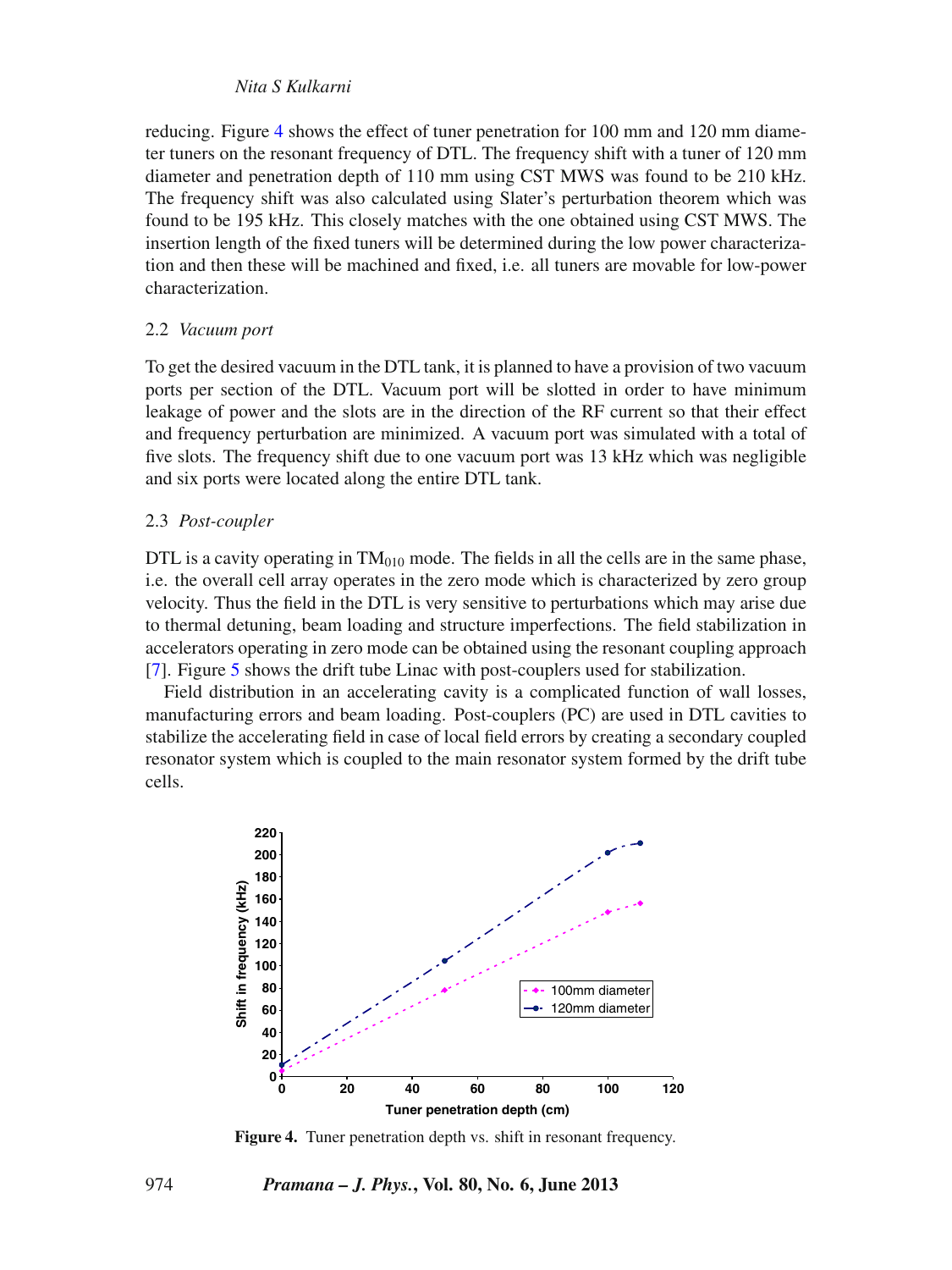<span id="page-4-0"></span>

**Figure 5.** Drift tube Linac with post-couplers for field stabilization.

Basically tuning of the post-coupler has to achieve the following two things simultaneously: (1) Close the stop band between the dispersion curve of the post mode (TE mode) and that of the TM mode [\[8\]](#page-10-7); (2) increase the similarity between the field distribution of the  $TM_{011}$  and that of TE mode (PC<sub>1</sub>) due to post-coupler along the beam axis. Figures [6a](#page-4-1) and b show the confluence of two pass-bands without coupling between merging pass-bands and with coupling between the two merging pass-bands respectively. As shown in figure [6b](#page-4-1) the slope of the dispersion curve is linear around the operating point and the frequency difference between modes across the operating mode is equal and opposite, leading to the cancellation of their effect and hence better stability. Figure [7](#page-5-0) shows

<span id="page-4-1"></span>

**Figure 6.** Confluence of two pass-bands (**a**) without coupling and (**b**) with coupling between the two merging pass-bands, i.e. the stabilized case.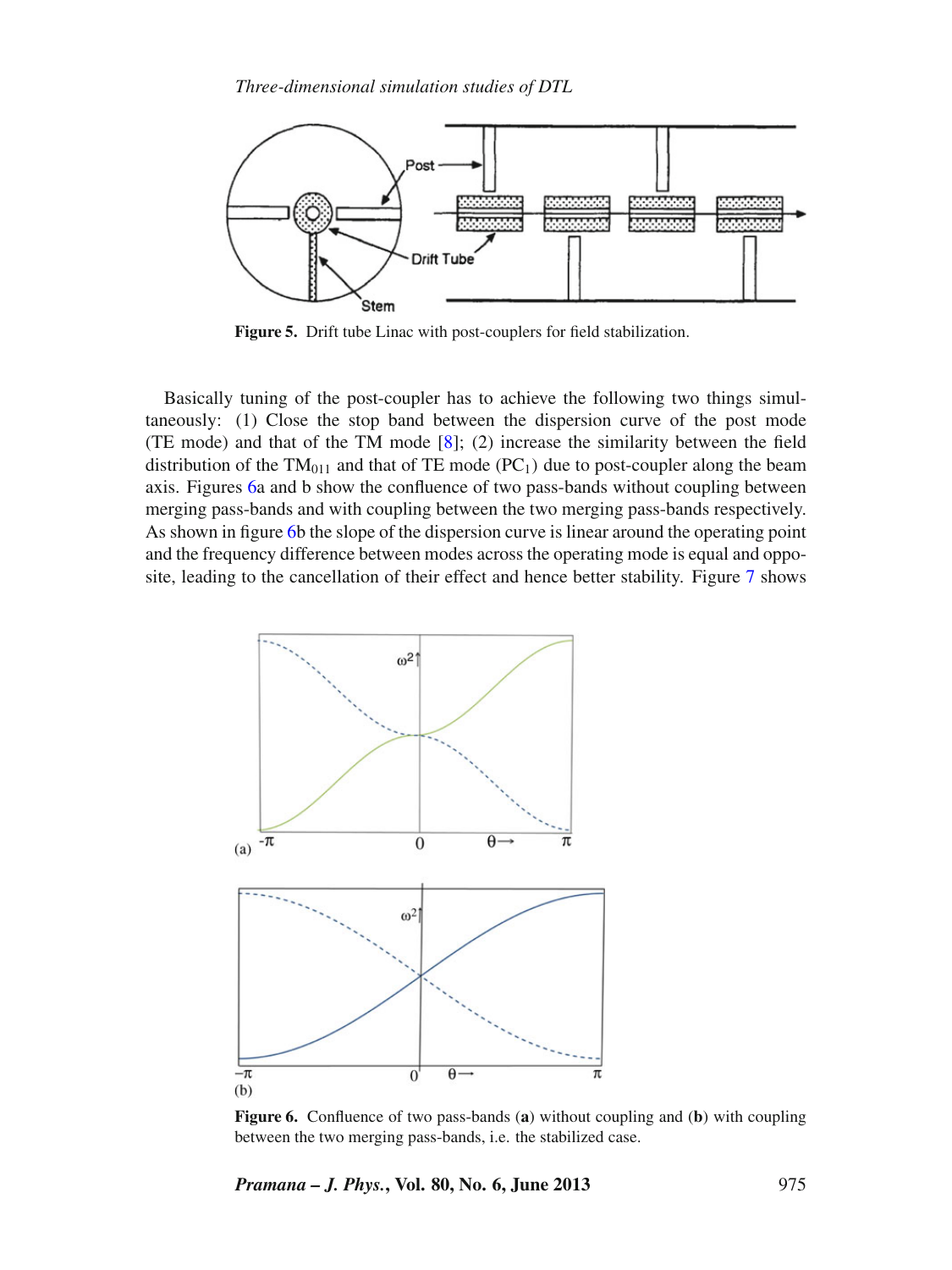*Nita S Kulkarni*

<span id="page-5-0"></span>

**Figure 7.** Dispersion curve of a structure with resonant coupling. (**a**) Undercompensated case, (**b**) compensated case and (**c**) overcompensated case.

the dispersion curve of a structure with post-couplers as coupling elements used for resonant coupling. The zero-mode resonant frequency of the accelerating cavity is  $\omega_a$  and the zero-mode resonant frequency of the coupling element is  $\omega_c$ . For the undercompensated case  $\omega_c < \omega_a$ , for the compensated structure  $\omega_c = \omega_a$  and for the overcompensated case  $\omega_c > \omega_a$ . Improved stability is obtained for the compensated case when the frequency of the highest mode of coupling element pass-band coincides with the lowest mode of the accelerating pass-band, leading to two merging pass-bands symmetric about the operating point, i.e. at confluence.

2.3.1 *Mechanism of stabilization.* A post-coupled structure can be represented by an equivalent LC circuit [\[9](#page-10-8)]. When post-couplers are inserted in the tank, the capacitance between a post-coupler tip and drift tube and the inductance around a post-coupler makes a resonant circuit. Figure [8](#page-6-0) shows the equivalent circuit of a post-coupled structure. Here,  $L_0$  and  $C_0$  represent the inductance of the drift tube and its capacitance to the outer tank wall respectively,  $C_1$  and  $L_1$  represent the capacitance of the gap between the drift tube and inductance of the supporting stem respectively.  $L_2$  and  $C_2$  represent respectively the inductance of the post and its capacitance to the drift tube.  $M_0$ ,  $M_1$  and  $M_2$  are the mutual inductances.

The equivalent circuit of post-couplers shows that all post-couplers form a chain of oscillators and a new dispersion curve of post-couplers arises. This coupled resonator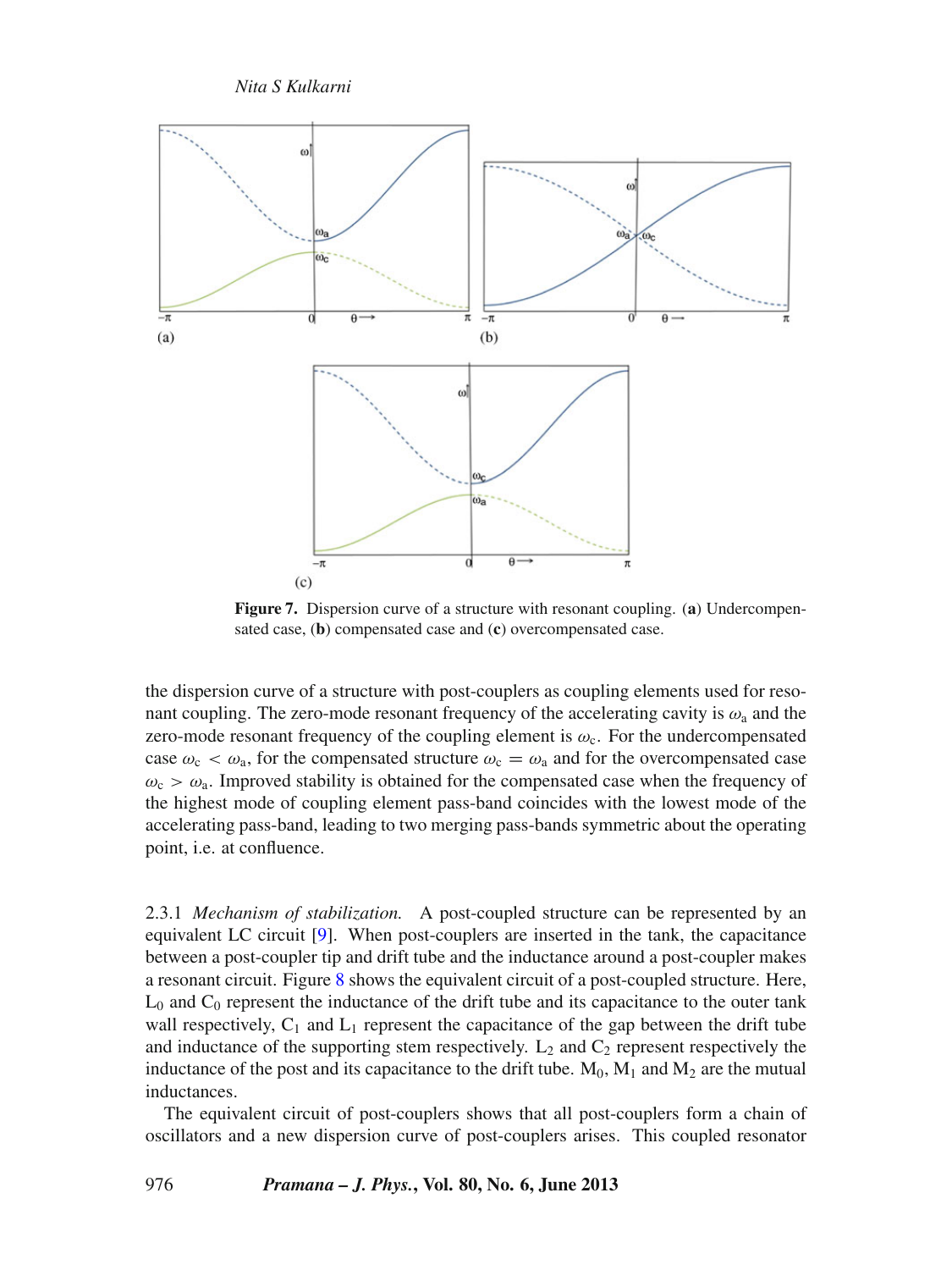<span id="page-6-0"></span>

**Figure 8.** Equivalent circuit of a post-coupled structure.

system has two chains of resonators, two bands of frequencies namely, TM band of the drift tubes and PC band or TE band of the post-couplers. Since posts are located at the symmetry of the structure, it has little effect on  $TM<sub>010</sub>$  mode but has an effect on  $TM<sub>01x</sub>$  modes. The length of the post-couplers is tuned to couple the post-mode with a  $TM<sub>01x</sub>$  kind of accelerating mode. As a result of confluence, the dispersion curve near the operating point has a finite slope, i.e. a non-zero group velocity, and due to this finite group velocity, there is an energy flow and it becomes harder to excite higher-order modes. The stabilization of the field is obtained and at the stabilization point, resonant frequency remains constant for all kinds of perturbations.

2.3.2 *Field analysis with CST MWS.* CST MWS is used to model four cells with three post-couplers alternately located from one side to the other along the horizontal axis from each other. The total number of mesh cells is 27,21,205. Figure [9](#page-6-1) shows the drift tube and post-coupler simulated using CST MWS. As shown in the figure, the post-couplers are located alternately at 180◦ from one drift tube to another. This placement widens the passband. Stems are located at 90◦ to the post-couplers to minimize the coupling between the posts and the stems. Excellent stability is provided by placing the post-couplers adjacent to every other full drift tube and hence each tank has to have even number of cells to facilitate this placement scheme. Generally, less number of post-couplers are preferred as these lead to additional losses resulting in a decrease in *Q* value. Figure [10](#page-7-0) shows the field configuration for both the fundamental  $TM<sub>010</sub>$  mode and the post-coupled mode. Both the nearest neighbouring modes of  $TM<sub>010</sub>$ , i.e.,  $TM<sub>011</sub>$  and the post mode PC<sub>1</sub> play important roles in stabilization.

<span id="page-6-1"></span>

**Figure 9.** Drift tube tank with drift tube and post-coupler simulated using CST MWS.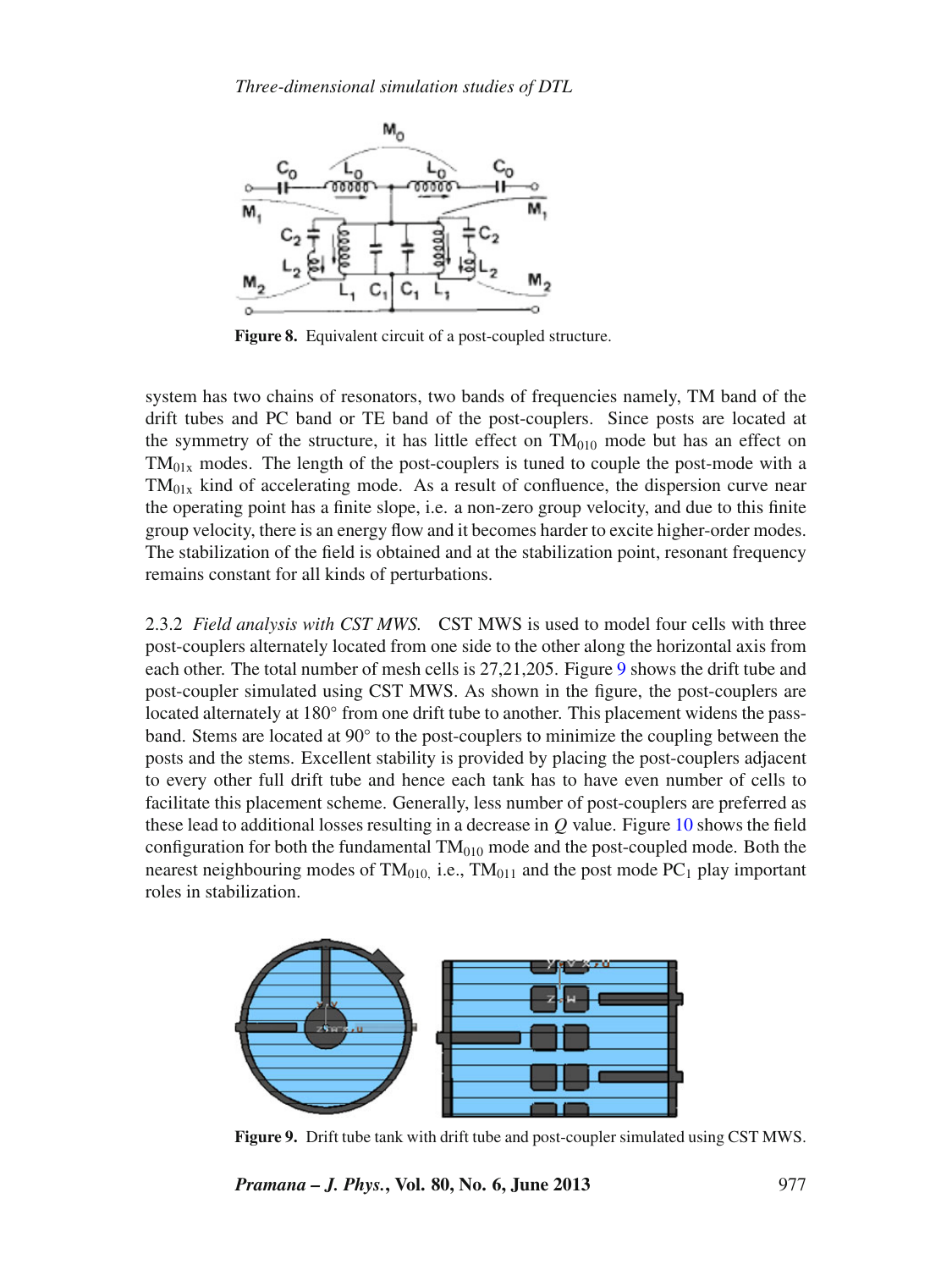<span id="page-7-0"></span>

**Figure 10.** Field configuration for the fundamental mode  $(TM<sub>010</sub>)$  and the lowest order post-coupled mode (TE) using CST MWS.

Each post-coupler has a tab on the top of the bar and will have 360◦ rotational adjustment and a full tank penetration adjustment. Post-coupler tabs will be used to attain the desired field distribution [\[9](#page-10-8)]. Figure [11](#page-7-1) shows the post-coupler with tabs generated using CST MWS. The tip of the post-coupler should not come in contact with the drift tubes. Each post-coupler requires a unique length and a rotational orientation. The tilt of each tab will be fixed after adjusting the insertion length of the post-coupler. Initially, every post-coupler will be inserted uniformly during the cold test and then the tilt of each tab will be adjusted one by one.

Post-couplers of different diameters ranging from 2 to 2.6 cm were modelled and studied for the point of confluence. Figure [12](#page-8-0) shows the effect on the post-mode frequency with different radii and lengths of the post-couplers. Post-coupler diameter was selected the same as stem diameter, i.e. 2.6 cm, to ease material procurement and for fabrication simplicity. When the diameter of post-coupler is 2.6 cm, the length to attain confluence is 16.62 cm. It is concluded from simulations that as the radii of the post-coupler decreases, the penetration depth has to be increased to maintain the point of confluence.

The effect of post-coupler insertion length on the fundamental resonant frequency for 1.3 cm post-coupler radius is shown in figure [13.](#page-8-1) The final depth of penetration with fine tuning and tab rotation will be based on low-power characterization. Figure [14](#page-9-0) shows the field ramp obtained with tabs rotated completely towards the right and left with respect to the low energy end of DTL. Post-couplers of 1.3 cm radii at a penetration depth of 16.62 cm lead to confluence and hence to a stabilized or compensated structure.

<span id="page-7-1"></span>

**Figure 11.** Post-couplers with tab generated using CST MWS.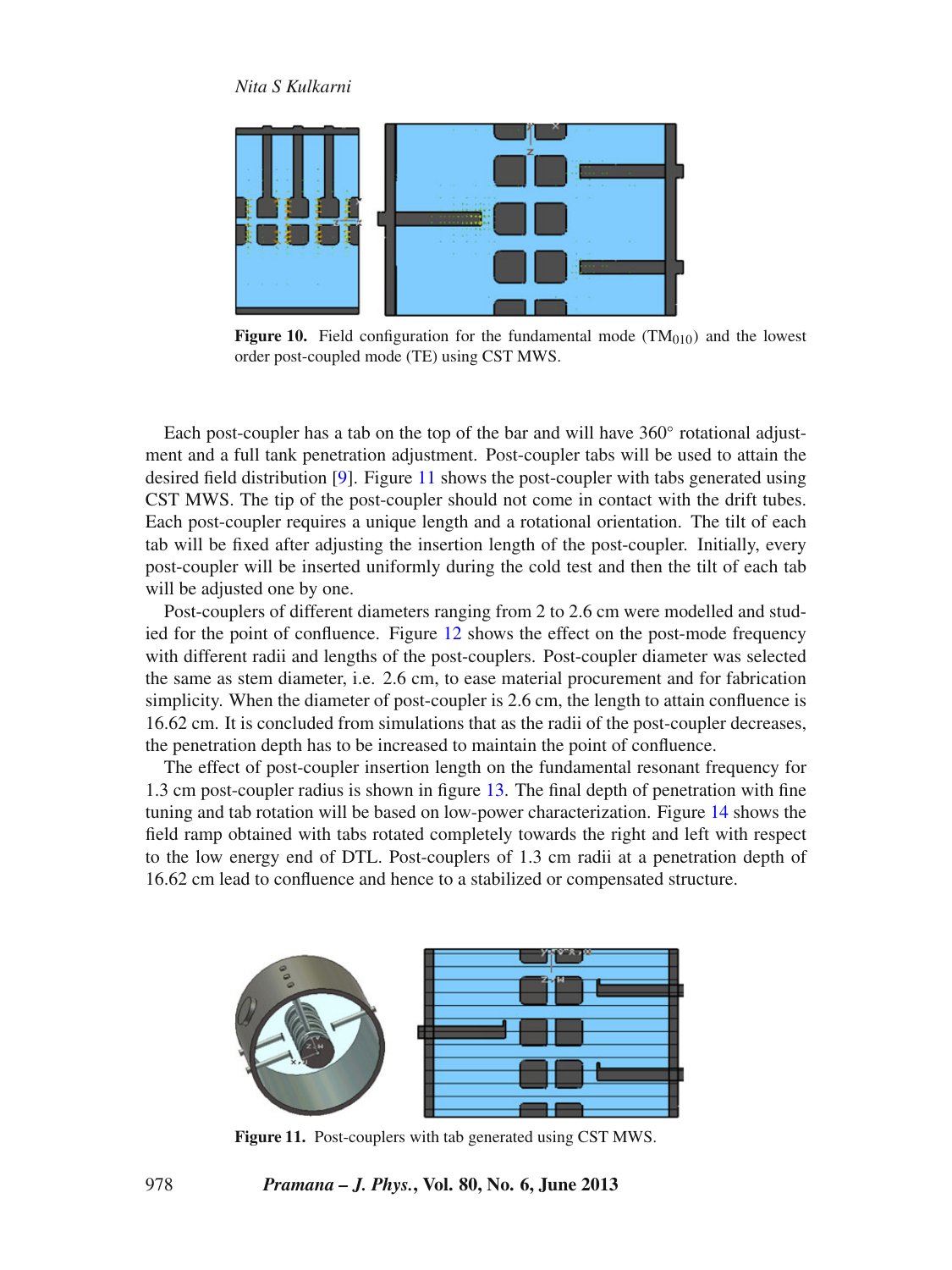<span id="page-8-0"></span>

Figure 12. TE mode frequency as a function of post-coupler length and radius.

### **3. Current status**

Based on the physics design presented in this paper, thermal-hydraulic analyses have been performed for the DTL tank and drift tube–stem assembly using ANSYS. The entire length of the DTL tank will be divided into three segments for ease in mechanical fabrication. Initially, the first segment will be fabricated and low-power characterization will be done on this. The temperature, pressure and velocity distribution in the cooling passage were evaluated. Based on the port size specified in this paper, vacuum pump-down calculations were carried out for the DTL and pump capacity has been decided. One independent vacuum system for each tank comprising of a 500 l/s turbo-molecular pump and three 500 l/s sputter ion pumps will be used. A system for mounting and alignment of

<span id="page-8-1"></span>

**Figure 13.** Resonant frequency vs. post-coupler length for a post-coupler radius of 1.3 cm.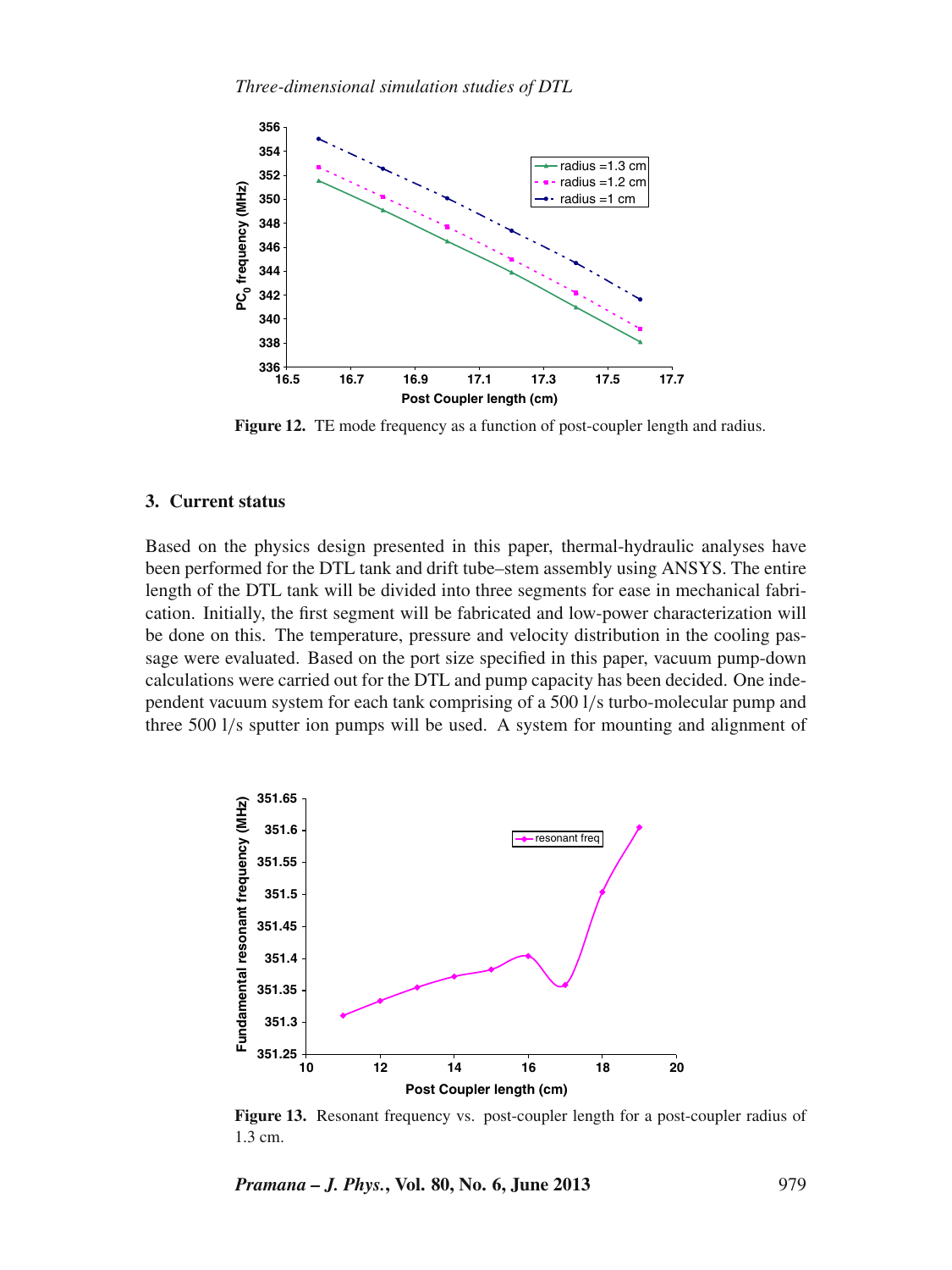<span id="page-9-0"></span>

**Figure 14.** Field ramp with tab direction towards the extreme right and left respectively.

drift tubes has been designed which can align the drift tubes in all six degrees of freedom. Engineering drawings for the DTL structure have been prepared based on the mechanical design analysis and calculations.

#### **4. Conclusion**

The 3D design of the DTL is done using CST MWS incorporating various nonaxisymmetric components like tuners, post-couplers and vacuum ports. The frequency shifts due to these have been calculated.

The desired tuning range of 2.5 MHz is obtained using a total of 14 equispaced tuners (2 movable and 12 fixed) of 120 mm diameter and with a maximum penetration depth of 110 mm. The frequency shift obtained with 120 mm diameter tuner and 110 mm penetration depth using CST MWS was found to be 210 kHz which closely matches with the one calculated using Slater's perturbation theorem. There is a negligible frequency shift due to the vacuum port and six such ports will be located along the entire DTL tank. The length to attain confluence is 16.62 cm for a 2.6 cm diameter post-coupler. It is concluded from simulations that as the radii of the post-coupler decreases, the penetration depth has to be increased to maintain the point of confluence.

Based on the physics design, engineering design is done for the first segment and fabrication is being taken up. Heat calculations are done using which the cooling channels are designed by taking into account the thermal considerations. In particular, a detailed study on field stabilization using post-couplers was done and the post-coupler length was deduced which will be ascertained using bead pull measurements once the prototype segment of the DTL is obtained from fabrication. The desired field profile will be obtained using tab rotation during low-power characterization.